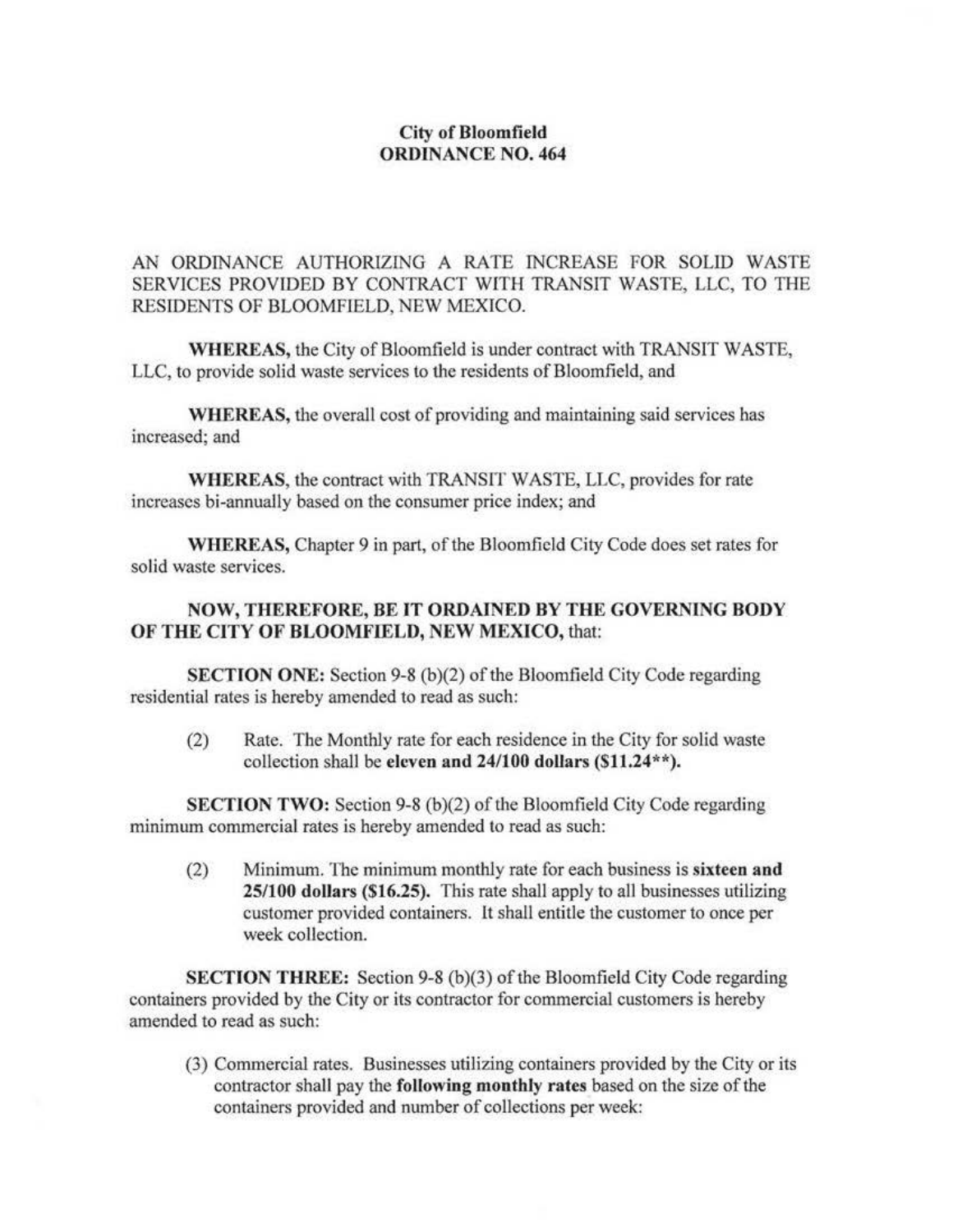## BLOOMFIELD **MONTHLY RATES** COLLECTION PER WEEK MAY 1,2014

| <b>SIZE</b>             | <b>FREQUENCY</b> |               |              |             |              |              |  |  |  |  |  |  |
|-------------------------|------------------|---------------|--------------|-------------|--------------|--------------|--|--|--|--|--|--|
|                         | $1x$ wk          | $2 \times$ wk | 3xwk         | $4x$ wk     | 5 x wk       | 6xwk         |  |  |  |  |  |  |
| 1 CY                    | \$<br>53.24      |               |              |             |              |              |  |  |  |  |  |  |
| 2 CY                    | 66.50            | \$<br>104.64  | \$<br>142.80 | Ś<br>180.88 | \$<br>219.14 | \$<br>256.55 |  |  |  |  |  |  |
| 3 CY                    | 77.24            | 130.12        | 193.46       | 251.61      | 309.75       | 367.88       |  |  |  |  |  |  |
| 4 CY                    | 92.33            | 152.59        | 212.87       | 273.18      | 333.48       | 393.73       |  |  |  |  |  |  |
| 6 CY                    | 121.01           | 194.11        | 266.97       | 340.24      | 412.94       | 483.32       |  |  |  |  |  |  |
| 8 CY                    | 161.34           | 238.29        | 315.29       | 392.18      | 469.13       | 546.10       |  |  |  |  |  |  |
| <b>Residence Carts</b>  | 11.24            |               |              |             |              |              |  |  |  |  |  |  |
| Add'l Carts             | 3.65             |               |              |             |              |              |  |  |  |  |  |  |
| <b>Commercial Carts</b> | 16.25            |               |              |             |              |              |  |  |  |  |  |  |
| Add'l Carts             | 16.25            |               |              |             |              |              |  |  |  |  |  |  |

SECTION FOUR: REPEAL OF CONFLICTING ORDINANCES. All parts of Ordinances in conflict herewith are hereby repealed.

SECTION FIVE: SEVERABlLITY. If any part of parts or application of any part of this Ordinance is declared invalid, the City of Bloomfield hereby declares that it would have passed the remaining part of this Ordinance even if it had known that such part of parts or application of any part thereof would be declared invalid and it is the intent of the City of Bloomfield that the unaffected remainder of the Ordinance continue in force.

SECTION SIX: PUBLICATION AND EFFECTIVE DATE OF ORDINANCE. This Ordinance shall be effective five days after notice of its adoption has been published as provided by law.

PASSED, APPROVED, SIGNED AND ADOPTED THIS 28<sup>th</sup> DAY OF APRIL, 2014.

cott Eckstein, Mayor

ATIEST: ie Thomas, City . ·· ....... .· · . ~ .. ......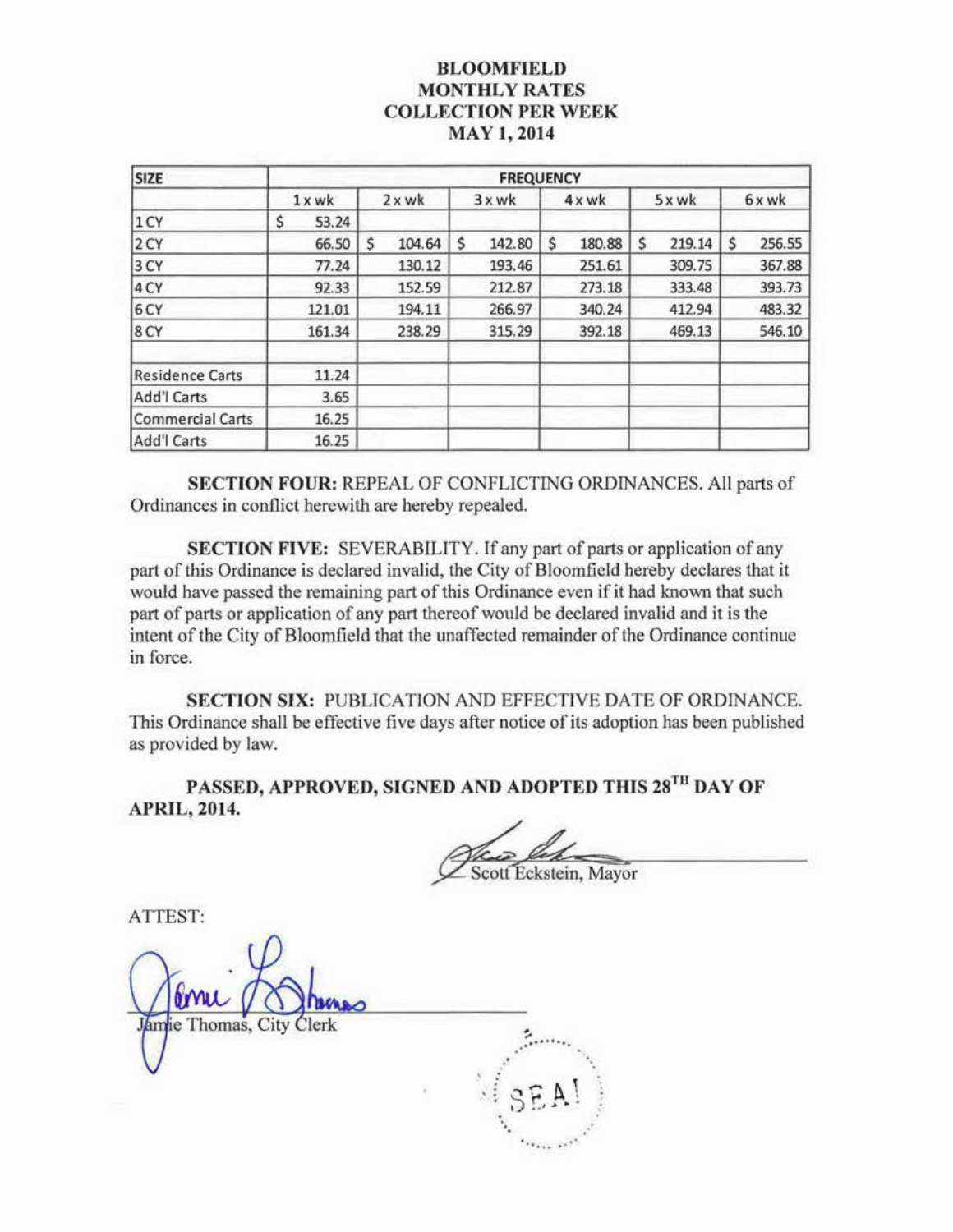

Transit Waste Waste Corporation of Colorado & New Mexico P.O. Box 215 203 Idaho Street Bloomfield, New Mexico87413

January 22, 2014

Mr. David Fuqua City Manager City of Bloomfield 915 N First Street P.O. Box 1839 Bloomfield, NM 87413

Re: Transit Waste Rate Increase

Dear Mr. Fuqua

We at Transit Waste want to thank you and the City of Bloomfield for allowing us the opportunity to provide solid waste collection and disposal service to the residents and business owners of your great community. The efforts of you and your staff have enabled us to maximize our service to the City.

As you are aware, our contract provides for a bi-annual rate increase based on the Consumer Price Index (CPI) (Example: Dec-13 is 233.049 and Dec-I **l** is 225.672. Dived 233.0491225.672 ~ l.033 - I = 3.3% increase (see attached supportive documentation).

Due to the cost of business continuing to increase; we are proposing an annual rate increase based on the CPI of 3.3%, effective upon approval by the Bloomfield City Council.

Transit Waste is committed to providing the very best service at the lowest possible price to the City of Bloomfield. We hope *to* continue this for many years to come.

We appreciate your consideration in this matter. We look forward to meeting with the City Council and the residents of Bloomfield to discuss the ongoing operations of solid waste collection and disposal if needed.

Please feel free to contact me at 505-634-2510, if you have any questions or need any further information.

Respectfully,

 $\leftarrow$  2

William Rose<br>General Manager Transit Waste LLC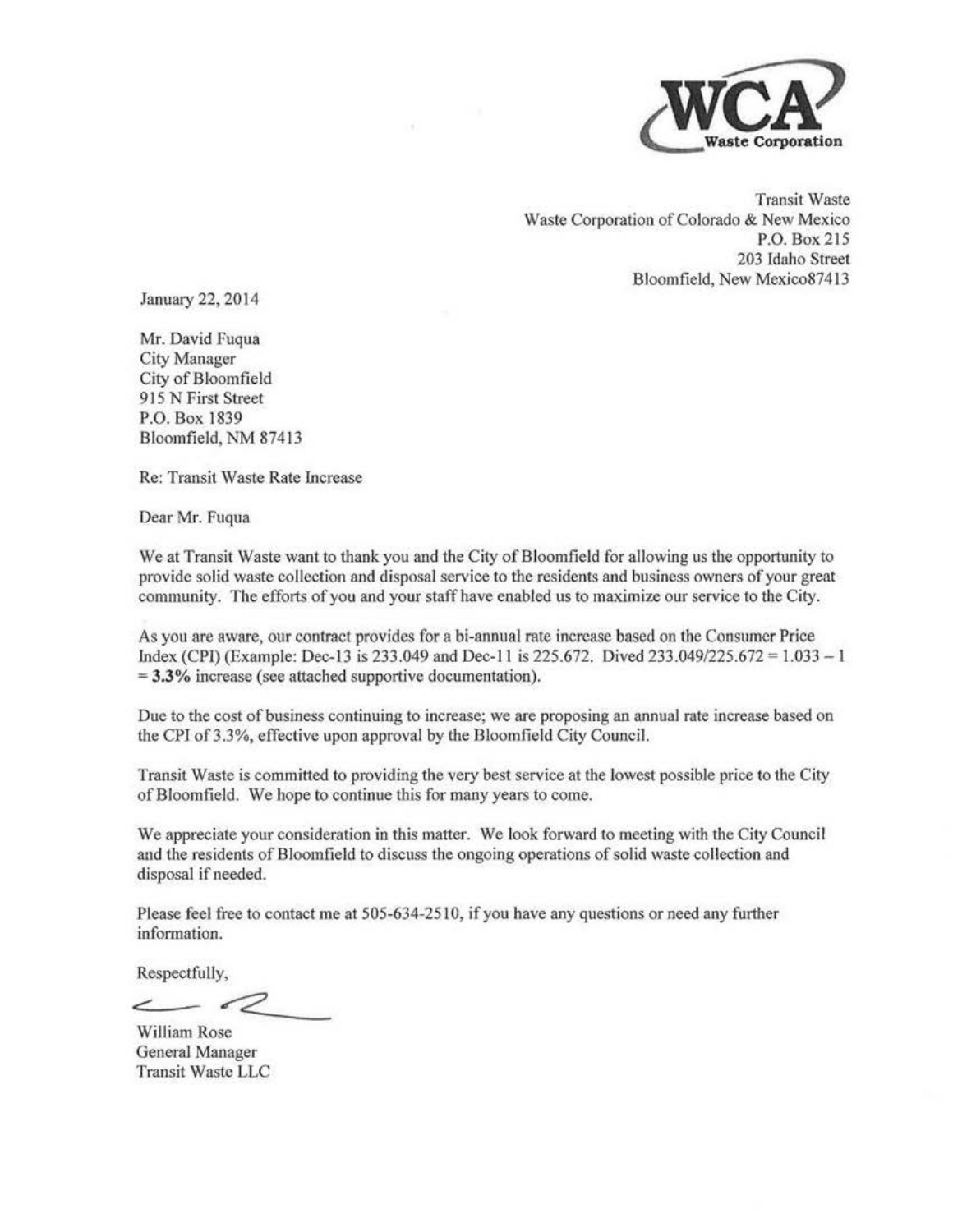# U.S. Department Of Labor<br>Bureau of Labor Statistics<br>Washington, D.C. 20212

#### Consumer Price Index

#### All Urban Consumers - (CPI-U)

#### U.S. city average

#### All items

#### 1982-84-100

|              |              |              |              |              |              |              |              |              |              |              |              |              | Annual       | Percent change<br>$Dac-$ | Avg-             |
|--------------|--------------|--------------|--------------|--------------|--------------|--------------|--------------|--------------|--------------|--------------|--------------|--------------|--------------|--------------------------|------------------|
| Year         | Jan.         | Feb.         | Mar.         | Apr.         | May          | June         | July         | Rug.         | Sep.         | Oct.         | Nov.         | Dec.         | Avg.         | Dea                      | Avg              |
|              |              |              |              |              | 9.7          | 9.8          | 9.9          | 9.9          | 10.0         | 10.0         | 10.1         | 10.0         | 9.9          |                          |                  |
| 1913         | 9.8          | 9.8          | 9.8<br>9.9   | 9,8<br>9.8   | 9.9          | 9.9          | 10.0         | 10.2         | 10.2         | 10.1         | 10.2         | 10.1         | 10.0         | 1.0                      | 1.0              |
| 1914<br>1915 | 10.0<br>10.1 | 9.9<br>10.0  | 9.9          | 10.0         | 10.1         | 10.1         | 10.1         | 10.1         | 10.1         | 10.2         | 10.3         | 10.3         | 10.1         | 2.0                      | 1,9              |
|              |              |              | 10.5         | 10.6         | 10.7         | 10.8         | 10.8         | 10.9         | 11.1         | 11.3         | 11.5         | 11.6         | 10.9         | 12.6                     | 7.9              |
| 1916         | 10.4         | 30.4         | 12.0         | 12.6         | 12.8         | 13.0         | 12.8         | 13.0         | 13.3         | 13.5         | 13.5         | 13.7         | 12.0         | 18.1                     | 17.4             |
| 1917         | 11.7         | 12.0         | 14.0         | 14.2         | 14.5         | 14.7         | 15.1         | 15.4         | 15.7         | 16.0         | 16.3         | 16.5         | 15.1         | 20.4                     | 16.0             |
| 1918         | 14.0         | 14.1         | 16.4         | 16.7         | 16.9         | 16.9         | 17.4         | 17.7         | 17.6         | 18.1         | 10.5         | 18.9         | 17.3         | 14.5                     | 14.6             |
| 1919<br>1920 | 16.5<br>19.3 | 16.2<br>19.5 | 19,7         | 20.3         | 20.6         | 20.9         | 20.8         | 20.3         | 20.0         | 19.9         | $19.8 -$     | 19.4         | 20.0         | 2.6                      | 3.5.6            |
|              | 19.0         | 18.4         | 18.3         | 10.1         | 17.7         | 17.6         | 17.7         | 17.7         | 17.5         | 17.5         | 17.4         | 17.3         | 17.9         | $-10.8$                  | $-10.5$          |
| 1921<br>1922 | 16.9         | 16.9         | 16.7         | 16.7         | 16.7         | 16.7         | 16.8         | 16.6         | 16.6         | 16.7         | 16.8         | 16.9         | 16.8         | $-2.3$                   | $-6.1$           |
| 1923         | 16.0         | 16.8         | 16.8         | 16.9         | 16.9         | 17.0         | 17.2         | 17.1         | 17.2         | 17.3         | 17.3         | 17.3         | 17.1         | 2.4                      | 1.8              |
| 1924         | 17.3         | 17.2         | 17.1         | 17.0         | 17.0         | 17.0         | 17.1         | 17.0         | 17.1         | 17.2         | 17.2         | 17.3         | 17.1         | 0.0                      | 0.0              |
| 1925         | 17.3         | 17.2         | 17.3         | 17.2         | 17.3         | 17.5         | 17.7         | 17.7         | 17.7         | 17.7         | 10.0         | 17.9         | 17.5         | 3.5                      | 2.3              |
| 1926         | 17.9         | 17.9         | 17.8         | 17.9         | 17.8         | 17.7         | 17.5         | 17.4         | 17.5         | 17.6         | 17.7         | 17.7         | 17.7         | $-1.1$                   | 1.1              |
| 1927         | 17.5         | 17.4         | 17.3         | 17.3         | 17.4         | 17.6         | 17.3         | 17.2         | 17.3         | 17.4         | 17.3         | 17.3         | 17.4         | $-2.3$                   | $-1.7$           |
| 1928         | 17.3         | 17.1         | 17.1         | 17.1         | 17.2         | 17.1         | 17.1         | 17.1         | 17.3         | 17.2         | 17.2         | 17.1         | 17.1         | $-1.2$                   | $-1.7$           |
| 1929         | 17.1         | 17.1         | 17.0         | 16.9         | 17.0         | 17.1         | 17.3         | 17.3         | 17.3         | 17.3         | 17.3         | 17.2         | 17.1         | 0.6                      | 0.0              |
| 1930         | 17.1         | 17.0         | 16.9         | 17.0         | 16.9         | 16.8         | 16.6         | 16.5         | 16.6         | 16.5         | 16.4         | 16.1         | 16.7         | $-6.4$                   | $-2.3$           |
| 1931         | 15.9         | 15.7         | 15.6         | 15.5         | 15.3         | 15.1         | 15.1         | 15.1         | 15.0         | 14.9         | 14.7         | 14.6         | 15.2         | $-9.3$                   | $-9.0$<br>$-9.9$ |
| 1932         | 14.3         | 14.1         | 14.0         | 13.9         | 13.7         | 13.6         | 13.6         | 13.5         | 13.4         | 13.3         | 13.2         | 13.1         | 13.7         | $-10.3$<br>0.0           | $-5.1$           |
| 1933         | 12.9         | 12.7         | 12.6         | 12.6         | 12.6         | 12.7         | 13.1         | 13.2         | 13.2         | 13.2         | 13.2         | 13.2         | 13.0         | 1.5                      | 3.1              |
| 1934         | 13.2         | 13.3         | 13.3         | 13.3         | 13.3         | 13.4         | 13.4         | 13.4         | 13.6         | 13.5         | 13.5         | 13.4         | 13.4<br>13.7 | 3.0                      | 2,2              |
| 1935         | 13.6         | 13.7         | 13.7         | 1.3.0        | 13.8         | 13.7         | 13.7         | 13.7         | 13.7         | 13.7         | 13.8         | 13.8         |              |                          |                  |
| 1936         | 13.8         | 13.6         | 13.7         | 13.7         | 13.7         | 13.9         | 13.9         | 14.0         | 14.0         | 14.0<br>14.6 | 14.0<br>14.5 | 14.0<br>14.4 | 13.9<br>34.4 | 1.4<br>2.9               | 1.5<br>3.6       |
| 1937         | 14.1         | 14.1         | 14.2         | 14.3         | 14.4         | 14.4         | 14.5         | 14.5         | 14.6<br>14.1 | 14.0         | 14.0         | 14.0         | 14.1         | $-2.8$                   | $-2.1$           |
| 1936         | 14.2         | 14.1         | 14.1         | 14.2         | 14.1         | 14.1         | 14.1<br>13.8 | 14.1<br>13.8 | 14.1         | 14.0         | 14.0         | 14.0         | 13.9         | 0.0                      | $-1.4$           |
| 1939         | 14.0         | 13.9         | 13.9         | 13.0         | 13.8         | 13.8         | 14.0         | 14.0         | 14.0         | 14.0         | 14.0         | 14.1         | 14.0         | 0.7                      | 0.7              |
| 1940         | 13.9         | 14.0         | 14.0         | 14.0         | 14.0         | 14.1         |              |              |              |              |              |              |              |                          |                  |
| 1941         | 14.1         | 14.1         | 14.2         | 14.3         | 14.4         | 14.7         | 14.7         | 14.9         | 15.1         | 15.3         | 15.4         | 15.5         | 14.7         | 9.9                      | 5.0              |
| 1942         | 15.7         | 15.8         | 16.0         | 16.1         | 16.3         | 16.3         | 16.4         | 16.5         | 16.5         | 16.7         | 16.8         | 16.9         | 16.3         | 9.0<br>3.0               | 10.9<br>6.1      |
| 1943         | 16.9         | 16.9         | 17.2         | 17.4         | 17.5         | 17.5         | 17.4         | 17.3         | 17.4         | 17.4         | 17.4         | 17.4         | 17.3         | 2.3                      | 1.7              |
| 1944         | 17.4         | 17.4         | 17.4         | 17.5         | 17.5         | 17.6         | 17.7         | 17.7         | 17.7         | 17.7         | 17.7         | 17.8         | 17.6<br>18.0 | 2.2                      | 2.3              |
| 1945         | 17.8         | 17.8         | 17.8         | 17.8         | 17.9         | 18.1         | 18.1         | 18.1         | 18.1         | 18.1         | 18.1         | 18.2         |              |                          |                  |
| 1946         | 18.2         | 18.1         | 18.3         | 18.4         | 18.5         | 18.7         | 19.8         | 20.2         | 20.4         | 20.8         | 21.3         | 21.5         | 19.5<br>22.3 | 18.1<br>8.8              | 8.3<br>14.4      |
| 1947         | 21.5         | 21.5         | 21.9         | 21.9         | 21.9         | 22.0         | 22.2         | 22.5         | 23.0         | 23.0         | 23.1         | 23.4         | 24.1         | 3,0                      | 8.1              |
| 1949         | 23.7         | 23.5         | 23.4         | 23.8         | 23.9         | 24.1         | 24.4         | 24.5         | 24.5         | 24.4         | 24.2         | 24.1<br>23.6 | 23.0         | $-2.1$                   | $-1.2$           |
| 1949         | 24.0         | 23.8         | 23.8         | 23.9         | 23.8         | 23.9         | 23.7         | 23.8         | 23.9         | 23.7         | 23.9<br>24.7 | 25.0         | 24.1         | 5.9                      | 1.3              |
| 1950         | 23.5         | 23.5         | 23.6         | 23.6         | 23.7         | 23.8         | 24.1         | 24.3         | 24.4         | 24.6         |              |              |              |                          |                  |
| 1951         | 25.4         | 25.7         | 25.8         | 25.8         | 25.9         | 25.9         | 25.9<br>26.7 | 25.9<br>26.7 | 26.1<br>26.7 | 26.2<br>26.7 | 26.4<br>26.7 | 26.5<br>26.7 | 26.0<br>26.5 | 6.0<br>0.8               | 7.9<br>1.9       |
| 1952         | 26.5         | 26.3         | 26.3         | 26.4         | 26.4         | 26.5         | 26.8         | 26.9         | 26.9         | 27.0         | 26.9         | 26.5         | 26.7         | 0.7                      | 0.8              |
| 1953         | 25.5         | 26.5         | 26.6         | 26, 6        | 26.7         | 26.8<br>26.9 | 26.9         | 26.9         | 26.8         | 26.8         | 26.8         | 26.7         | 26.9         | $-0.7$                   | 0.7              |
| 1954<br>1955 | 26.9<br>26.7 | 26.9<br>26.7 | 26.9<br>26.7 | 26.8<br>26.7 | 26.9<br>26.7 | 26.7         | 26.8         | 26.8         | 26.9         | 26.9         | 26.9         | 26.8         | 26.8         | 0.4                      | $-0.4$           |
|              |              |              |              |              | 27.0         | 27.2         | 27.4         | 27.3         | 27.4         | 27.5         | 27.5         | 27.6         | 27.2         | 3.0                      | 1.5              |
| 1956         | 26.8         | 26.0         | 26.8<br>27.8 | 26.9<br>27.9 | 28.0         | 28.1         | 28.3         | 28.3         | 28.3         | 28.3         | 28.4         | 28.4         | 28.1         | 2.9                      | 3.3              |
| 1957         | 27.6         | 27.7<br>28.6 | 28.8         | 28.9         | 28.9         | 28.9         | 29.0         | 28.9         | 28.9         | 28.9         | 29.0         | 28.9         | 28.9         | 1.8                      | 2.8              |
| 1958         | 28.6<br>29.0 | 28.9         | 28.9         | 29.0         | 29.0         | 29.1         | 29.2         | 29.2         | 29.3         | 29.4         | 29.4         | 29.4         | 29.1         | 1.7                      | 0.7              |
| 1959<br>1960 | 29.3         | 29.4         | 29.4         | 29.5         | 29.3         | 29.6         | 29.6         | 29.6         | 29.6         | 29.8         | 29.8         | 29.8         | 29.6         | 3.4                      | 1.7              |
| 1961         | 29.8         | 29.8         | 29.8         | 29.0         | 29.8         | 29.8         | 30.0         | 29.9         | 30.0         | 30.0         | 30.0         | 30.0         | 29.9         | 0.7                      | 1.0              |
| 1962         | 30.0         | 30.1         | 30.1         | 30.2         | 30.2         | 30.2         | 30.3         | 30.3         | 30.4         | 30.4         | 30.4         | 30.4         | 30.2         | 1.3                      | 1.0              |
| 1963         | 30.4         | 30.4         | 30.5         | 30.5         | 30.5         | 30.6         | 30.7         | 30.7         | 30.7         | 30.8         | 30.8         | 30.9         | 30.6         | 1.6                      | 1.3              |
| 1964         | 30.9         | 30.9         | 30.9         | 30.9         | 30.9         | 31.0         | 31.1         | 31.0         | 31.1         | 31.1         | 31.2         | 31.2         | 31.0         | 3.0                      | 1.3              |
| 1965         | 31.2         | 31.2         | 31.3         | 31.4         | 31.4         | 31.6         | 31.6         | 31.6         | 31,6         | 31.7         | 31.7         | 31.8         | 31.5         | 1.9                      | 1.6              |
| 1966         | 31.8         | 32.0         | 32.1         | 32.3         | 32.3         | 32.4         | 32.5         | 32.7         | 32.7         | 32.9         | 32.9         | 32.9         | 32.4         | 3.5                      | 2.9              |
| 1967         | 32.9         | 32.9         | 33.0         | 33.1         | 33.2         | 33.3         | 33.4         | 33.5         | 33.6         | 33.7         | 33.8         | 33.9         | 33.4         | 3.0                      | 3.1<br>4.2       |
| 1968         | 34.1         | 34.2         | 34.3         | 34.4         | 34.5         | 34.7         | 34.9         | 35.0         | 35.1         | 35.3         | 35.4         | 35.5         | 34.8         | 1.7                      | 5,5              |
| 3969         | 35.6         | 35.8         | 36.1         | 36.3         | 36.4         | 36.6         | 36.8         | 37.0         | 37.1         | 37.3         | 37.5         | 37.7         | 36.7<br>38,0 | 6.2<br>5.6               | 5.7              |
| 1970         | 37.8         | 38.0         | 38.2         | 39.5         | 38.6         | 38.8         | 39.0         | 39.0         | 39.2         | 39.4         | 39.6         | 39.8         |              |                          |                  |

## ftp://ftp.bls.gov/pub/special.requests/cpi/cpiai.txt

×,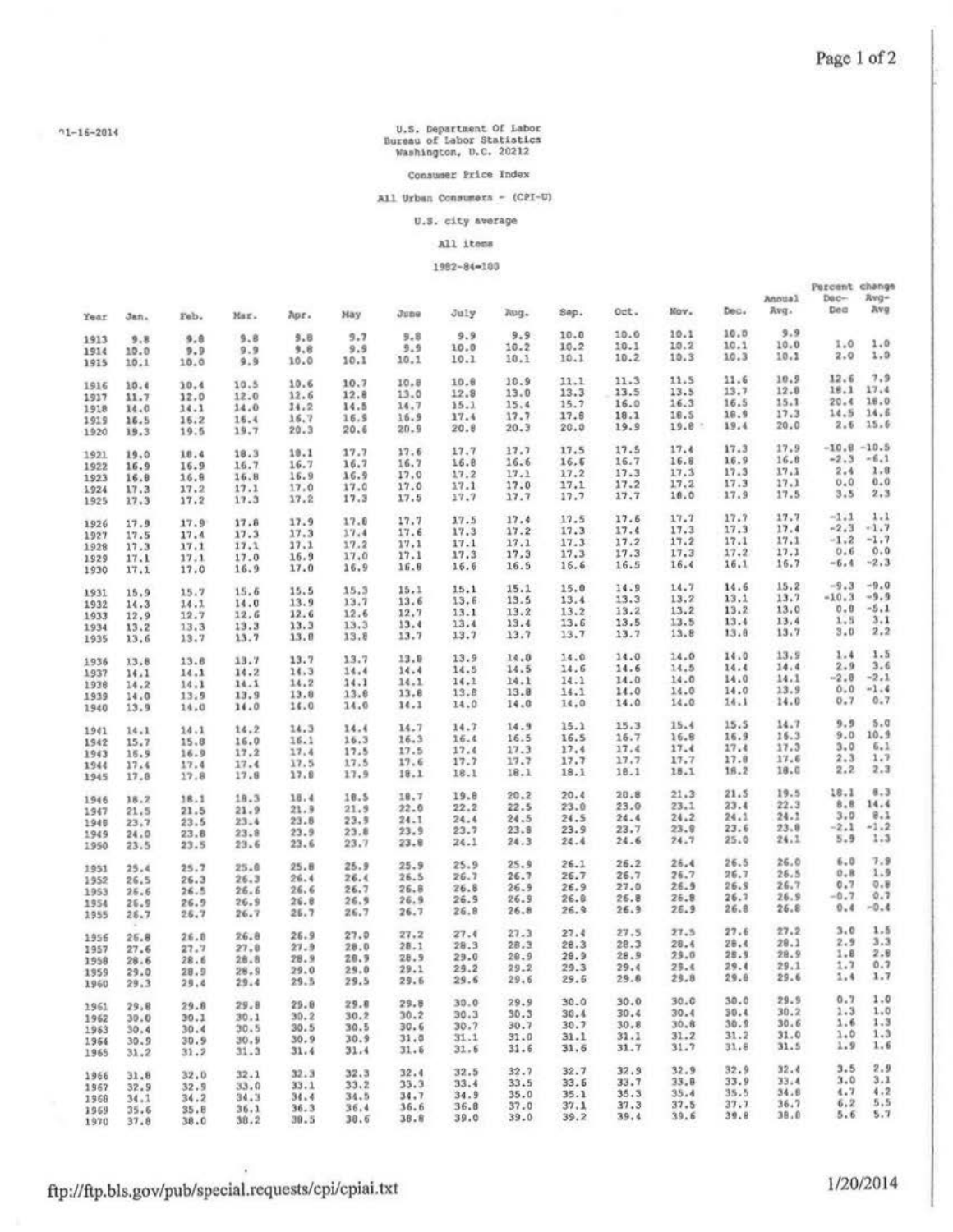| 1971 | 39.8    | 39.9    | 40.0    | 40.1    | 40.3    | 40.6    | 40.7    | 40.8    | 40.8    | 40.9    | 40.9    | 41.1    | 40.5    | 3.3  | 4.4    |
|------|---------|---------|---------|---------|---------|---------|---------|---------|---------|---------|---------|---------|---------|------|--------|
| 1972 | 41.1    | 41.3    | 41.4    | 41.5    | 41.6    | 41.7    | 41.9    | 42.0    | 42.1    | 42.3    | 42.4    | 42.5    | 41.8    | 3.4  | 3.2    |
| 1973 | 42.6    | 42.9    | 43.3    | 43.6    | 43.9    | 44.2    | 44.3    | 45.1    | 45.2    | 45.6    | 45.9    | 46.2    | 44.4    | 8.7  | 6.2    |
| 1974 | 46.6    | 47.2    | 47.8    | 48.0    | 48.6    | 49.0    | 49.4    | 50.0    | 50.6    | 51.1    | 51.5    | 51.9    | 49.3    | 12.3 | 11.0   |
| 1975 | 52.1    | 52.5    | 52.7    | 52.9    | 53.2    | 53.6    | 54.2    | 54.3    | 54.6    | 54.9    | 55.3    | 55.5    | 53.8    | 6.9  | 9.1    |
| 1976 | 55.6    | 55.8    | 55.9    | 56.1    | 56.5    | 56.8    | 57.1    | 57.4    | 57.6    | 57.9    | 58.0    | 58.2    | 56.9    | 4.9  | 5.8    |
| 1977 | 58.5    | 59.1    | 59.5    | 60.0    | 60.3    | 60.7    | 61.0    | 61.2    | 61.4    | 61.6    | 61.9    | 62.1    | 60.6    | 6.7  | 6.5    |
| 1978 | 62.5    | 62.9    | 63.4    | 63.9    | 64.5    | 65.2    | 65.7    | 66.0    | 66.5    | 67.1    | 67.4    | 67.7    | 65.2    | 9.0  | 7.6    |
| 1979 | 68.3    | 69.1    | 69.8    | 70.6    | 71.5    | 72.3    | 73.1    | 73.8    | 74.6    | 75.2    | 75.9    | 76.7    | 72.6    | 13.3 | 11.3   |
| 1980 | 77.8    | 78.9    | 80.1    | 81.0    | 81.8    | 82,7    | 82.7    | 83.3    | 84.0    | 84.8    | 85.5    | 86.3    | 82.4    | 12.5 | 13.5   |
| 1981 | 87.0    | 87.9    | 88.5    | 89.1    | 89.8    | 90.6    | 91.6    | 92.3    | 93.2    | 93.4    | 93.7    | 94.0    | 90.9    | 8.9  | 10.3   |
| 1982 | 94.3    | 94.6    | 94.5    | 94.9    | 95.8    | 97.0    | 97.5    | 97.7    | 97.9    | 98.2    | 98.0    | 97.6    | 96.5    | 3.8  | 6.2    |
| 1983 | 97.8    | 97.9    | 97.9    | 98.6    | 99.2    | 99.5    | 99.9    | 100.2   | 100.7   | 101.0   | 101.2   | 101.3   | 99.6    | 3.8  | 3.2    |
| 1984 | 101.9   | 102.4   | 102.6   | 103.1   | 103.4   | 103.7   | 104.1   | 104.5   | 105.0   | 105.3   | 105.3   | 105.3   | 103.9   | 3.9  | 4.3    |
| 1985 | 105.5   | 106.0   | 106.4   | 106.9   | 107.3   | 107.6   | 107.8   | 108.0   | 106.3   | 108.7   | 109.0   | 109.3   | 107.6   | 3.8  | 3.6    |
| 1986 | 109.6   | 109.3   | 108.8   | 108.6   | 108.9   | 109.5   | 109.5   | 109.7   | 110.2   | 110.3   | 110.4   | 110.5   | 109.6   | 1.1  | 1.9    |
| 1987 | 111.2   | 111.6   | 112.1   | 112.7   | 113.1   | 113.5   | 113.8   | 114.4   | 115.0   | 115.3   | 115.4   | 115.4   | 113.6   | 4.4  | 3.6    |
| 1988 | 115.7   | 116.0   | 116.5   | 117.1   | 117.5   | 118.0   | 118.5   | 119.0   | 119.8   | 120.2   | 120.3   | 120.5   | 118.3   | 4.4  | 4.1    |
| 1989 | 121.1   | 121.6   | 122.3   | 123.1   | 123.8   | 124.1   | 124.4   | 124.6   | 125.0   | 125.6   | 125.9   | 126.1   | 124.0   | 4.6  | 4.8    |
| 1990 | 127.4   | 128.0   | 128.7   | 128.9   | 129.2   | 129.9   | 130.4   | 131.6   | 132.7   | 133.5   | 133.8   | 133.8   | 130.7   | 6.1  | 5.4    |
|      |         |         |         |         |         |         |         |         |         |         |         |         |         |      |        |
| 1991 | 134.6   | 134.8   | 135.0   | 135.2   | 135.6   | 136.0   | 136.2   | 136.6   | 137.2   | 137.4   | 137.8   | 137.9   | 136.2   | 3.1  | 4.2    |
| 1992 | 138.1   | 138.6   | 139.3   | 139.5   | 139.7   | 140.2   | 140.5   | 140.9   | 141.3   | 141.8   | 142.0   | 141.9   | 140.3   | 2.9  | 3.0    |
| 1993 | 142.6   | 143.1   | 143.6   | 144.0   | 144.2   | 144.4   | 144.4   | 144.8   | 145.1   | 145.7   | 145.8   | 145.8   | 144.5   | 2.7  | 3.0    |
| 1994 | 146.2   | 146.7   | 147.2   | 147.4   | 147.5   | 148.0   | 148.4   | 149.0   | 149.4   | 149.5   | 149.7   | 149.7   | 148.2   | 2.7  | 2.6    |
| 1995 | 150.3   | 150.9   | 151.4   | 151.9   | 152.2   | 152.5   | 152.5   | 152.9   | 153.2   | 153.7   | 153.6   | 153.5   | 152.4   | 2.5  | 2.8    |
| 1996 | 154.4   | 154.9   | 155.7   | 156.3   | 156.6   | 156.7   | 157.0   | 157.3   | 157.8   | 158.3   | 158.6   | 158.6   | 156.9   | 3.3  | 3.0    |
| 1997 | 159.1   | 159.6   | 160.0   | 160.2   | 160.1   | 160.3   | 160.5   | 160.8   | 161.2   | 161.6   | 161.5   | 161.3   | 160.5   | 1.7  | 2.3    |
| 1998 | 161.6   | 161.9   | 162.2   | 162.5   | 162.8   | 163.0   | 163.2   | 163.4   | 163.6   | 164.0   | 164.0   | 163.9   | 163.0   | 1.6  | 1.6    |
| 1999 | 164.3   | 164.5   | 165.0   | 166.2   | 166.2   | 166.2   | 166.7   | 167.1   | 167.9   | 168.2   | 168.3   | 168.3   | 166.6   | 2.7  | 2.2    |
| 2000 | 168.8   | 169.8   | 171.2   | 171.3   | 171.5   | 172.4   | 172.8   | 172.8   | 173.7   | 174.0   | 174.1   | 174.0   | 172.2   | 3.4  | 3.4    |
|      |         |         |         |         |         |         |         |         |         |         |         |         |         |      |        |
| 2001 | 175.1   | 175.8   | 176.2   | 176.9   | 177.7   | 178.0   | 177.5   | 177.5   | 178.3   | 177.7   | 177.4   | 176.7   | 177.1   | 1.6  | 2,8    |
| 2002 | 177.1   | 177.8   | 178.8   | 179.8   | 179.8   | 179.9   | 180.1   | 160.7   | 181.0   | 181.3   | 181.3   | 180.9   | 179.9   | 2.4  | 1.6    |
| 2003 | 181.7   | 183.1   | 184.2   | 183.8   | 183.5   | 183.7   | 183.9   | 184.6   | 185.2   | 185.0   | 184.5   | 184.3   | 164.0   | 1.9  | 2.3    |
| 2004 | 185.2   | 186.2   | 187.4   | 188.0   | 189.1   | 189.7   | 189.4   | 189.5   | 189.9   | 190.9   | 191.0   | 190.3   | 188.9   | 3.3  | 2.7    |
| 2005 | 190.7   | 191.8   | 193.3   | 194.6   | 194.4   | 194.5   | 195.4   | 196.4   | 19B.B   | 199.2   | 197.6   | 196.8   | 195.3   | 3.4  | 3.4    |
| 2006 | 198.3   | 198.7   | 199.8   | 201.5   | 202.5   | 202.9   | 203.5   | 203.9   | 202.9   | 201.8   | 201.5   | 201.8   | 201.6   | 2.5  | 3.2    |
| 2007 | 202.416 | 203.499 | 205.352 | 206.686 | 207.949 | 208.352 | 208.299 | 207.917 | 208,490 | 208.936 | 210.177 | 210,036 | 207.342 | 4.1  | 2.8    |
| 2008 | 211.080 | 211.693 | 213.528 | 214.823 | 216.632 | 218.815 | 219.964 | 219.086 | 218.783 | 216.573 | 212.425 | 210.228 | 215.303 | 0.1  | 3.8    |
| 2009 | 211.143 | 212,193 | 212,709 | 213,240 | 213.856 | 215.693 | 215,351 | 215.834 | 215.969 | 216.177 | 216.330 | 215.949 | 214.537 | 2.7  | $-0.4$ |
| 2010 | 216.687 | 216.741 | 217.631 | 218,009 | 218,178 | 217.965 | 218,011 | 218.312 | 218.439 | 218.711 | 218,803 | 219,179 | 218,056 | 1.5  | 1.6    |
|      |         |         |         |         |         |         |         |         |         |         |         |         |         |      |        |
| 2011 | 220,223 | 221,309 | 223.467 | 224.906 | 225.964 | 225.722 | 225.922 | 226.545 | 226.889 | 226.421 | 226.230 | 225.672 | 224,939 | 3.0  | 3.2    |
| 2012 | 226.665 | 227,663 | 229,392 | 230.085 | 229.815 | 229,478 | 229,104 | 230.379 | 231.407 | 231.317 | 230.221 | 229.601 | 229.594 | 1.7  | 2.1    |
| 2013 | 230.280 | 232,166 | 232.773 | 232.531 | 232.945 | 233.504 | 233.596 | 233.877 | 234.149 | 233.546 | 233.069 | 233.049 | 232.957 | 1.5  | 1.5    |
|      |         |         |         |         |         |         |         |         |         |         |         |         |         |      |        |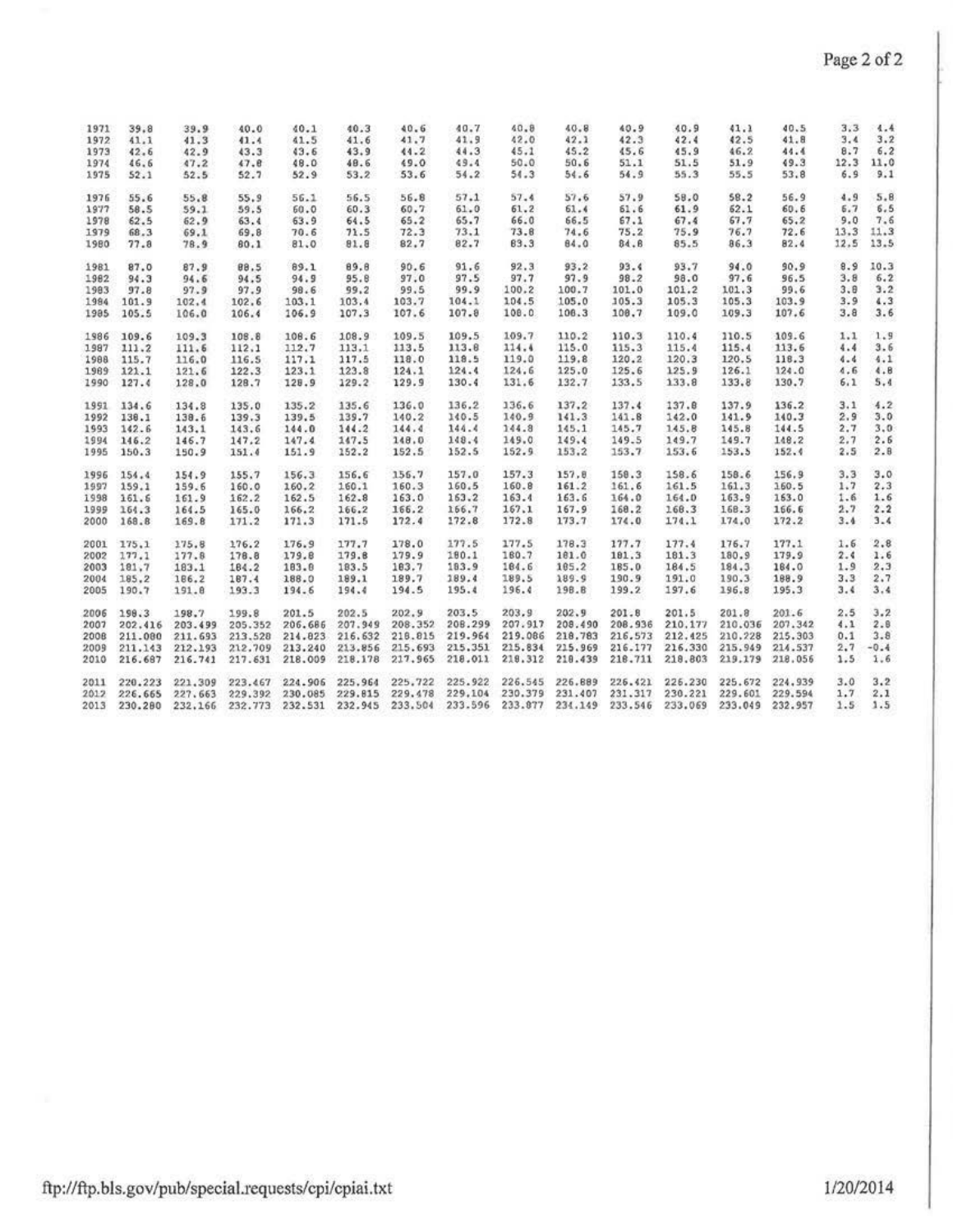## Rates prior to May 2014

| <b>SIZE</b>            |        |               | <b>FREQUENCY</b> |        |        |        |
|------------------------|--------|---------------|------------------|--------|--------|--------|
|                        | 1 x wk | $2 \times$ wk | $3x$ wk          | 4 x wk | 5 x wk | 6 x wk |
| 1 <sup>C</sup> Y       | 51.54  |               |                  |        |        |        |
| 2 CY                   | 64.38  | 101.30        | 138.24           | 175.10 | 212.14 | 248.35 |
| 3 CY                   | 74.77  | 125.96        | 187.28           | 243.57 | 299.85 | 356.13 |
| 4 CY                   | 89.38  | 147.72        | 206.07           | 264.45 | 322.83 | 381.15 |
| 6 CY                   | 117.14 | 187.91        | 258.44           | 329.37 | 399.75 | 467.88 |
| 8CY                    | 156.19 | 230.68        | 305.22           | 379.65 | 454.14 | 528.65 |
| <b>Residence Carts</b> | 10.88  |               |                  |        |        |        |
| Add'l Carts            | 3.53   |               |                  |        |        |        |
| Commercial Carts       | 15.73  |               |                  |        |        |        |
| Add'l Carts            | 15.73  |               |                  |        |        |        |

## New Rates as of May 2014

| <b>SIZE</b>            |          |        | <b>FREQUENCY</b> |        |        |        |
|------------------------|----------|--------|------------------|--------|--------|--------|
|                        | $1 x$ wk | 2 x wk | $3x$ wk          | 4 x wk | 5 x wk | 6 x wk |
| 1 CY                   | 53.24    |        |                  |        |        |        |
| 2 CY                   | 66.50    | 104.64 | 142.80           | 180.88 | 219.14 | 256.55 |
| 3 <sub>CY</sub>        | 77.24    | 130.12 | 193.46           | 251.61 | 309.75 | 367.88 |
| 4 CY                   | 92.33    | 152.59 | 212.87           | 273.18 | 333.48 | 393.73 |
| 6 CY                   | 121.01   | 194.11 | 266.97           | 340.24 | 412.94 | 483.32 |
| 8 <sub>CY</sub>        | 161.34   | 238.29 | 315.29           | 392.18 | 469.13 | 546.10 |
| <b>Residence Carts</b> | 11.24    |        |                  |        |        |        |
| Add'l Carts            | 3.65     |        |                  |        |        |        |
| Commercial Carts       | 16.25    |        |                  |        |        |        |
| Add'l Carts            | 16.25    |        |                  |        |        |        |

| 7  | 7.30   |
|----|--------|
| 3  | 10.95  |
| 4  | 14.60  |
| 5  | 18.25  |
| 6  | 21.90  |
| 7  | 25.55  |
| 8  | 29.20  |
| g  | 32.85  |
| 40 | 650.00 |
|    |        |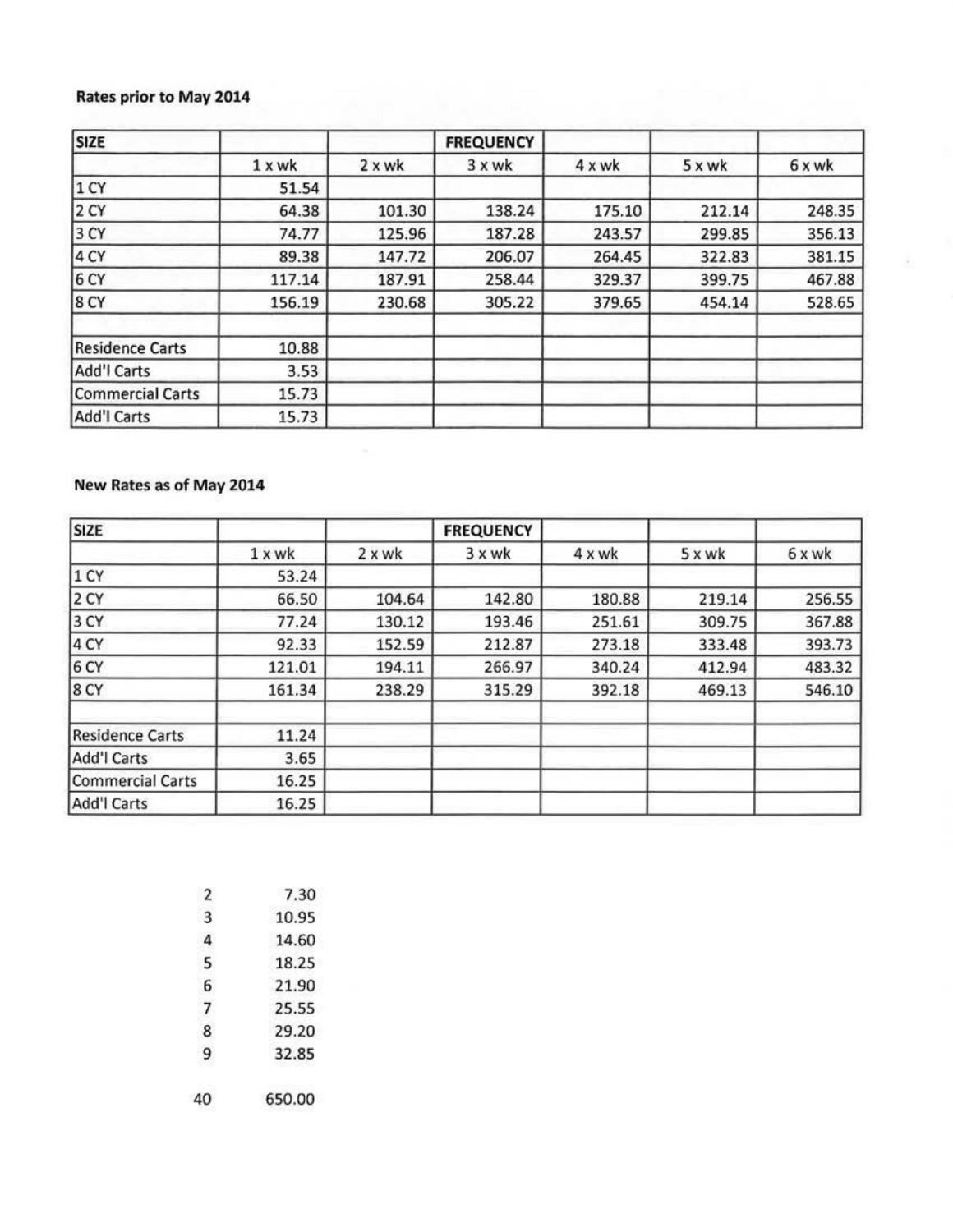- 
- l . Is this a new ordinance/resolution or are we updating an old one? We are updating the city code with regards to the trash collection rates. Why are we doing this? Transit Waste has requested a 3.3% increase in rates based on the bi-annual CPI increase according to their contract with the city.
- 3 . What other city has this? N/A
- 4 . When does this need to be accomplished? By May l, 2014.
- 5 . Who will enforce this ordinance/resolution? Utility Department
- 6 . Does the public want this? \_\_ Is it in the best interest of the citizens? Please explain in detail. The public most likely does not want this because it is an increase in the rates that t hey are paying on trash collection. However, it is needed in order to cover increases in the cost of providing the service. For residential customers, the increase is only \$0.36 per month.
- 7 . Are there any negative aspects of this ordinance/resolution? No.
- 8 . Is any money involved? \_\_\_\_ Will it cost the city any extra money if it passes? It will provide extra income to cover the increase in Transit Waste's costs over the past 2 years.
- 9 . Who will draft this ordinance/resolution? Brad Ellsworth City attorney will review all ordinance/resolution requests before they are brought before council. Approval date
- 10 . by attorney? \_\_\_\_\_\_\_\_ Submitted to Ryan for review on 3/19/14.
- 11 . Is there a time frame for this ordinance/resolution? Needs to be done by May 1st.
- 12 . Is this a want, or a need? \_\_ Please explain in detail. Need. Costs have increased as evidenced by the change in CPI.
- 13 . Comments:

Dept Head Date  $\frac{3}{14}$ 

Council Mtg Date:

 $\mathcal{I}$ 

Questions for: Ordinance Resolution